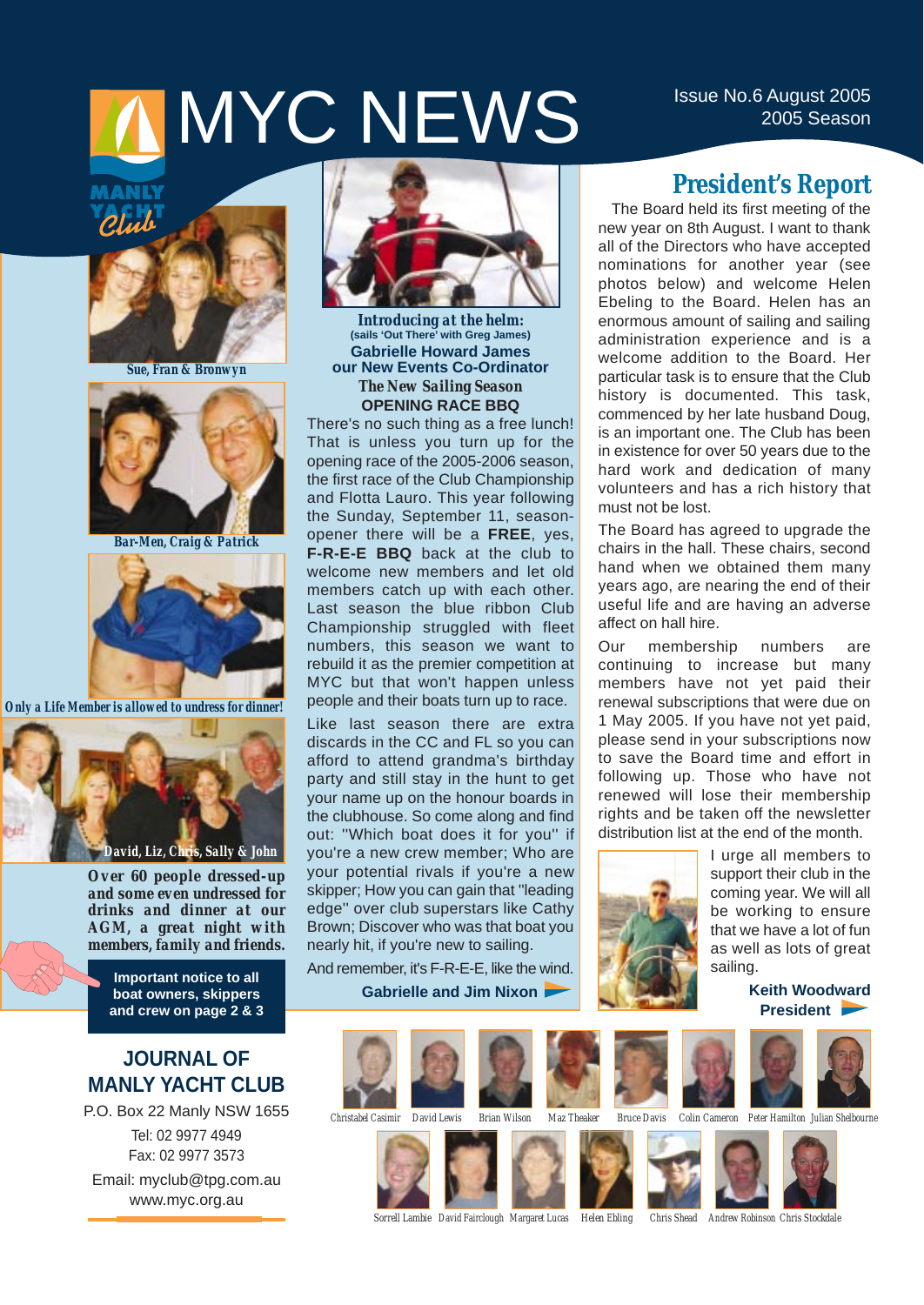#### **NOTE:** *This is a change from the format of previous years and time is going to be of the essence*  **CHANGE of PROCEDURE for EQUIPMENT COMPLIANCE FORMS**

This year when you receive your Compliance Forms, in order to have your boat inspected, it will be necessary for each yacht owner or his/her representative to complete the duplicate forms ensuring that all the necessary items are checked to be correct and conform to the requirements of the new 2005-8 YA Racing Rules of Sailing ("The Blue Book").

When completed, both forms are then required to be returned to the MYC at least one week before the Compliance Day of Saturday, 27th August. Forms to be returned, either by hand or posted, to arrive at the Manly Yacht Club, at the latest Saturday, 20th August.

"Only Category 1, 2, 3, 4 boats will be checked at Davis Marina commencing 9.00am to 11.00am. After that, then Cat.7. and others.

Manly Yacht Club will be solely Cat.5, 6,& 7 and from 9.00am.

On Saturday, 27th boats will need to present at either Manly Yacht Club or Davis Marina as specified in the MYC handbook (page 5).

Failure to follow this procedure by any boat will disqualify the respective boat from being checked off on the 27th (see page 5).

#### *Any queries regarding this procedure please contact one of the equipment auditors. Thanks for your help in minimising waiting time with the inspections.*

### **EQUIPMENT COMPLIANCE INSPECTIONS**

The equipment compliance inspections this year will follow a slightly different form to that employed in previous years so please read all details carefully in this Newsletter and so avoid delays and disappointment on Saturday, 27th August.

The changes have been made in an effort to speed up the process as well as making the lives of members and auditors easier.

All boat owners should have received their additional copy of the MYC handbook accompanied by the compliance forms relevant to the category in which they raced their boat in the 04/05 season. If other category forms are required please apply to the MYC office for them so that they can be completed and returned to the office by 20th August.

Complete the forms, in duplicate, referring to the YA Rules of Racing 2005/08 (Blue Book) to ensure everything does comply with the requirements. Make sure the forms are then returned to the MYC office to reach there by the latest 20th August.

Don't turn up on Saturday hoping all is well when it is not, as that will only result in your boat being rejected by the auditor. Read the Blue Book, it is fairly straight forward, and as well take note of other sections in the Book besides Section 3.

For instance, in Part 1 (page16) you will see that all boats are required to carry at least one item of life-saving equipment ready for immediate use, as well as assisting another boat, or person, in danger.

It is also worth noting Definitions (p.184), such as the difference between Permanently Installed and Securely Fastened and that the letter 'R' is a recommendation of good practice.



With the audits this year the Club would like you to be aware, and know, the date of construction of your boat as well as the water tank and fuel tank capacities. Check your anchor chain and warp conform and that provision for securing the bitter end is available. Flares are highly recommended for Cat.7 and in all probability will be a requirement for MYC compliance in 2006/07 season.

Remember Part 1 Fundamental Rules 3 & 4 that when you decide to race you undertake to follow all that is set out in the Blue Book and this decision for responsibility is yours alone. *Safe Sailing.*

### **OWNERS RESPONSIBILITY for EQUIPMENT AUDITS**

**Preparation:** Complete form for the Category required.

Understand and comply with YASpecial Regulations for each item. Conduct preliminary audit of the boat and initial each appropriate box on the form.

Return preliminary audited form to MYC office by 20th August.

Present boat at appropriate venue on Saturday 27th August. Check times.

#### **The Inspection:**

- 1. Owner/skipper should be on board and maybe other crew.
- 2. Auditor will attend with the relevant partially completed appropriate compliance form
- 3. Equipment laid out starting port side aft in order, as set out on the compliance form. (Make a copy of form to help with this)

#### **Special considerations:**

Storm boards ready Buckets with lanyards laid out Sea cocks and plugs exposed Fire extinguishers off brackets with date tags visible, plus fire blanket. First Aid kits opened with use-by dates visible Handbooks and charts out Flashlights, emergency navigation lights all with spare batteries and bulbs All PFD's, harnesses and tethers laid out Flares out with use-by dates easily visible Separate sound device Lifebuoy ready Anchor, chain and warp on deck Radio tuned and ready to be tested Other requirements depending on Category being audited

The auditor verifies that the boat complies at the time of the audit. He then signs-off confirming the owner's declaration.

Owners must ensure their boats continue to comply, equipment is kept in good working order and all equipment remains on the boat. Owners therefore need to perform ongoing checks.

#### **The onus is on owners to ensure ongoing compliance.**

### **IMPORTANT DATES** *(some changes to the Hand Book)*

| 20th August                            | <b>COMPLIANCE FORMS</b>                                            |
|----------------------------------------|--------------------------------------------------------------------|
| 23rd August                            | 7.00pm Power Boat Course Day 1                                     |
| 27th August From 9am                   | <b>Equipment Compliance Day</b>                                    |
| 30th August                            | 7.00pm Power Boat Course Day 2                                     |
|                                        | 6th September 7.00pm Power Boat Course Day 3                       |
|                                        | 10th September TBA Power Boat/Centreboard Rescue Pratical          |
|                                        | (TBA: Contact: Jules Lawson 9939 1776 or Bruce Hitchman 9948 8530) |
| 20th September                         | 7.00pm Racing Rules with Mark Pryke                                |
| 27th September 7.00pm Sail Trim Course |                                                                    |
| 4th October                            | 6.40pm First Aid Course 1                                          |
| 11th October                           | 6.40pm First Aid Course 2                                          |
| 18th October                           | 6.40pm First Aid Course 3                                          |
| 25th October                           | 6.40pm First Aid Course 4                                          |
|                                        |                                                                    |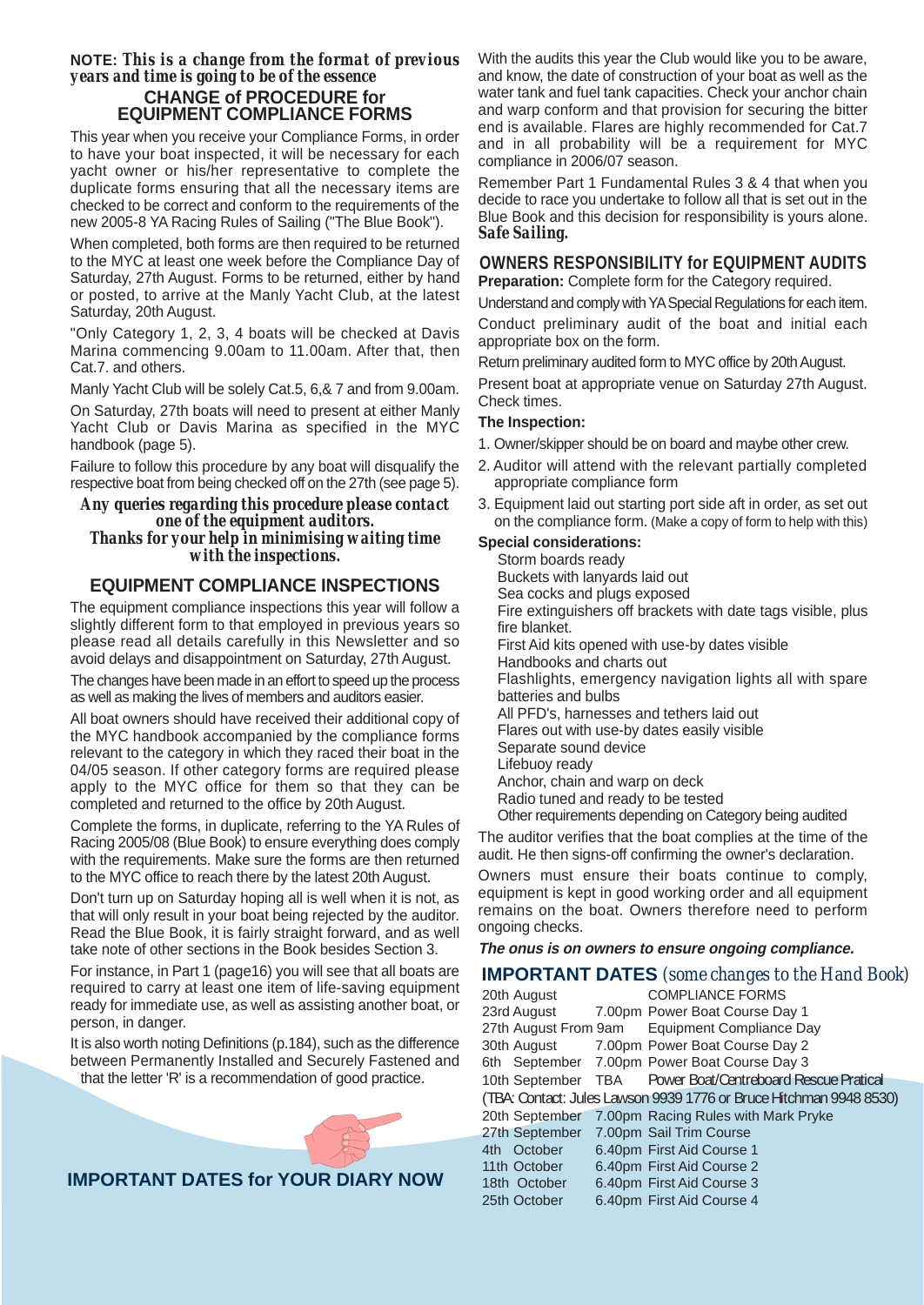### **EUROPOL COPPERS CUP 2005**

Between 17 and 23 September 2005, an International Police sailing regatta, the Europol Coppers Cup 2005 is going to be held in the Netherlands. Two members of the Manly Yacht Club, David Fairclough (Manjana) and Kim McKay (Reality & Ratty) are attending the regatta to be part of a crew representing NSW Police.

The regatta is to be based at the International Regatta Centre in Medemblik, with thirty crews racing on Bavaria yachts from 31 to 36 feet. The racing will take place over four days using Olympic style courses .

The regatta is held every two years and this is the first year that Australia has been represented. Countries competing include Northern Ireland, Croatia, the U.K, Hungary, Netherlands and Sweden.

We all look forward to some interesting stories in the October issue MYC wish all the team the best of luck and a great time sailing!



### **150th Anniversary of The Corso and Manly Wharf September 10, 2005**

The James Craig will arrive at Manly Cove Saturday morning September 10 with Captain Bruce Hitchman at the helm.

*Another fun day* 

*in Manly!*





### **The Cumberland Cup**

For yachts, spinnaker and non-spinnaker 5 races from 25 September to 18 December 2005 The grand prize donated by Cumberland Charter Yachts

**A Bare Boat Charter discount in the Whitsundays** 

### **Worth \$2,000**

**Conditions apply. Not transferable All race competitors have a chance to win, more details in the September issue.**

### Handicap Starts

For handicap races starting off the triangles, some boats are making "dummy runs" through the start line before their allocated start time. Boats crossing the line early can interfere with boats legitimately starting, and also have to be tracked until the starter is sure they haven't started early and are coming back, which can be quite difficult with a large fleet. Boats making dummy runs close to their allocated start time may also run the risk of being declared an early starter and getting a 5 minute penalty. Boats are requested to remain on the off-course side of the start line for at least 3 minutes before their allocated start time.

PS: Race Officials have also noted that the handicapper is getting far too accurate and many boats are finishing close together, sometimes overlapping. This requires race officials to have lightning-fast pencils and sometimes they cannot get an accurate finishing time for obscured boats. To avoid this inconvenience, it would be appreciated if boats finishing off the triangles could line up in an orderly manner, with adequate separation, before crossing the finishing line!



Your co-operation would be appreciated. **Peter Wilkins** 

*(head honcho honorary volunteer)* 



### **Membership Fees Overdue**

If you have not yet paid your membership fees for 2005-06, please do so as soon as possible. The club depends on your fees to keep the club running. Also if you are not financial you will be ineligible to race in any MYC or other yacht club events and you will not be covered by the Yachting Australia insurance scheme.

This year we are making major investments in the future of the club including the new hardstand and the disabled toilet so we need every dollar. Please support the hard work of the volunteers by getting your cheques in promptly.

If you have lost your invoice or believe you didn't receive one, call me to arrange a replacement.

> **DAVID LEWIS TREASURER 9982 9822**



Dennis Higgs of **Bay Coffee Roasters** in Manly Cnr darley Road & Wentworth St for donating the **"BEST COFFEE ON THE PENINSULA"** for our MYC functions including the AGM, Presentation Night and the Accreditation workshop last Monday. Bay Coffee Roasters has become the favourite

meeting coffee spot for many MYC members...

*see you there!*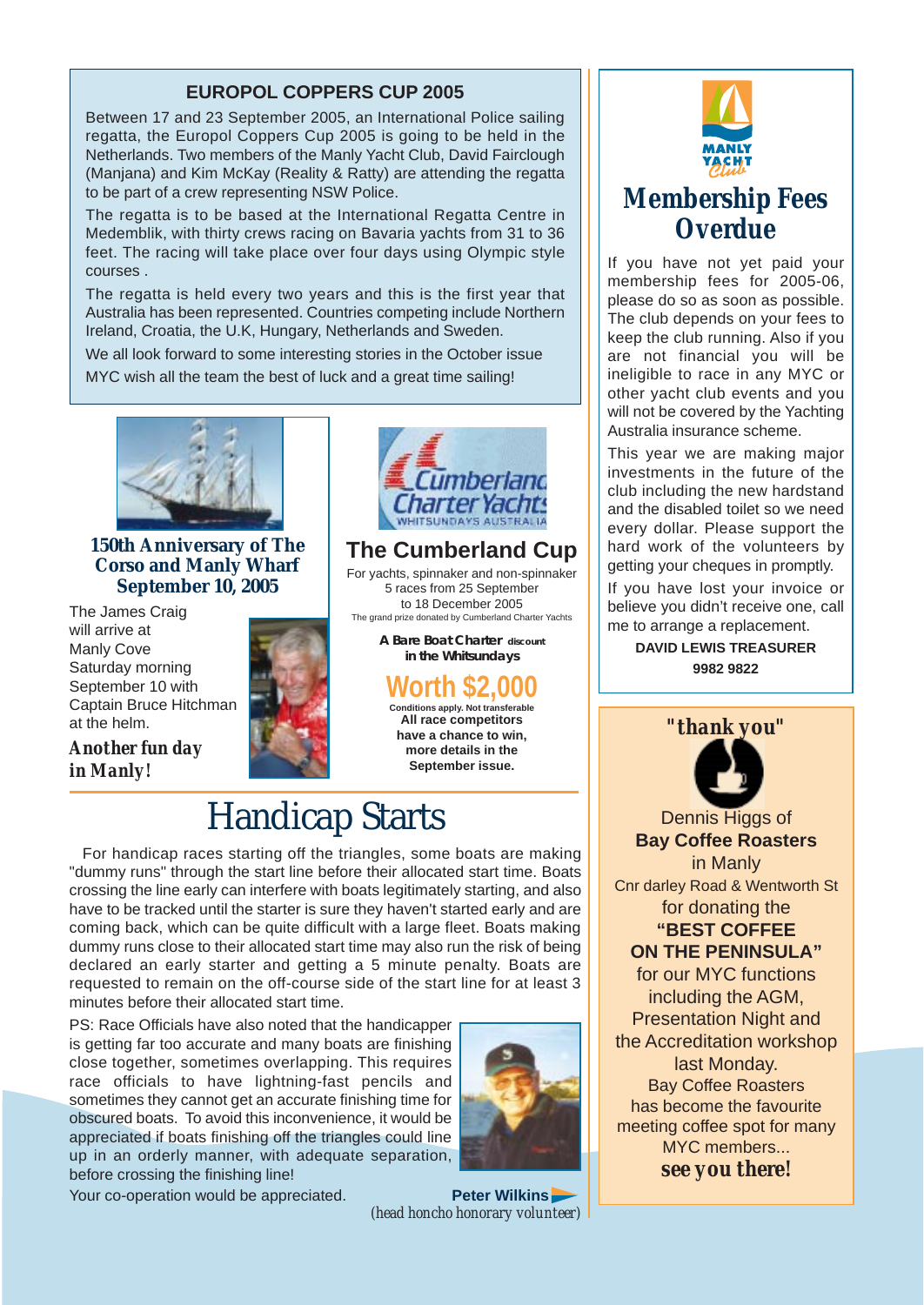

#### NORTHERN BEACHES DRAGON BOAT CLUB COMPETE IN CHINA

It wasn't just the Chinese food for breakfast, lunch and dinner every day that took some getting used to. It wasn't just the squat toilets. The police escorts to and from races, red carpet welcomes at the hotels, the adoration of the crowds, and the autograph hunters were previously unknown to these intrepid dragon boaters.

It was an incredible total experience for the members of the Northern Beaches Dragon Boat Club (NBDBC) who recently competed in two race events in Central China, under the name of Ozdragons. 26 members of NBDBC joined forces with paddlers from 3 other clubs in Sydney to form a mixed and a men's teams called Ozdragons.

Dragon Boat races are usually competed in race lengths of 500m, and occasionally 250m or 1,000m.

The big drawcard for many members of the NBDBC to attend the recent races in China was the length of one of the races in the first event. It was going to be a real challenge, and among magnificent scenery. The 4th China Yangtze River (Three Gorges) International Dragon Boat Rally held "normal" length races on the first day, but the second day was a 39km relay. We rose to the challenge! Coach and Club President, Geoff Taken, researched tips for endurance hydration and energy supplements, and trained us to endure the longer race times. 90 minutes non-stop 3 times a week, from Manly to the Spit Bridge and back, or back and forth among the coves of Manly, Fairlight, Balgowlah, and Reef Beach, depending on the conditions. It all paid off! The Ozdragons mixed team came 2nd in the 39km race! Those 1km races will never seem so long again after that!

The next event was held at the birthplace of Dragon Boat racing, Milou River. Our "mixed" team had been incorrectly entered as a Men's team (our Men's team had gone on to compete in another city at a different event), and so we were competing against some of the best Men's teams in the world. We were amazed at the skills on display, but were happy to finish ahead of 3 other teams.

The culmination of the trip was a few days in Beijing as tourists. Shopping was on everyone's agenda, however we also managed to see the major sites such as Tiananmen Square, the Forbidden City, and the Great Wall.

The trip was a success. We came home with 2 huge trophies, medals, grins from ear to ear, and many stories. We are looking forward to the start of the next Australian racing season, beginning this September.



*OzDragons (mixed team) competing in the 4th ChinaYangtze River Three Gorges Dragon Boat 39km Relay.*

*NBDBC on the Great Wall! Alex Guth, Geoff and Sue Taken, Cassie Nattrass, Terry and Bev Jones, Maree Germon, Gabby Sproat, Anne Moulston, and Sam Bradley.*



### **Manly Juniors**

Not a lot has been happening on the Juniors Sailing front. I hope everyone has enjoyed the peace and serenity of not having MJS being rigged up all over the deck. BUT, Look out. We are coming back! The end of Winter sports and onset of warmer weather will encourage the MJs out of hibernation and back on the water (capsize practice will be postponed until the water warms up a little!).

There is an MJ Association Training Day scheduled for Sunday 28th August at Middle Harbour 16ft Skiff Club at The Spit. Hopefully we can get a couple of boats there, via the water perhaps or by road if you have a trailer. There will be room to rig up at the MH Club. These are great days, very well run and past participants have benefited greatly. They cater for beginners (some experience and level competency necessary), intermediate and advanced. Please let Rod Wills know: mckwills@easy.com.au Ph 9949 9115 if you are interested. We have 2 boats going at the time of going to press.

Interested in buying your own boat? Contact me as I think there may be some very reasonable priced MJs going around as well as a Flying 11.

The Manly Junior Association has a website: www.manlyjunior.asn.au. Worth a look!

Our next sailing day which will be: …. This is open for discussion so please get on the email and let us know when you will be back into it. We have few days programmed in (Check your Handbook).

Our first Race Day WILL BE Sunday 22nd October (Spring Point Score 1). Sailing At MYC

Any cadets who would like to get involved in centreboard racing Please note that the first Spring Point Score Race is Sunday 11th September. Book one of the club boats for the Series and give Blue and the fleet a shake up!

**Richard Donaldson:** rcdonaldson@hillscroft.com.au Mobile 0418 209 668

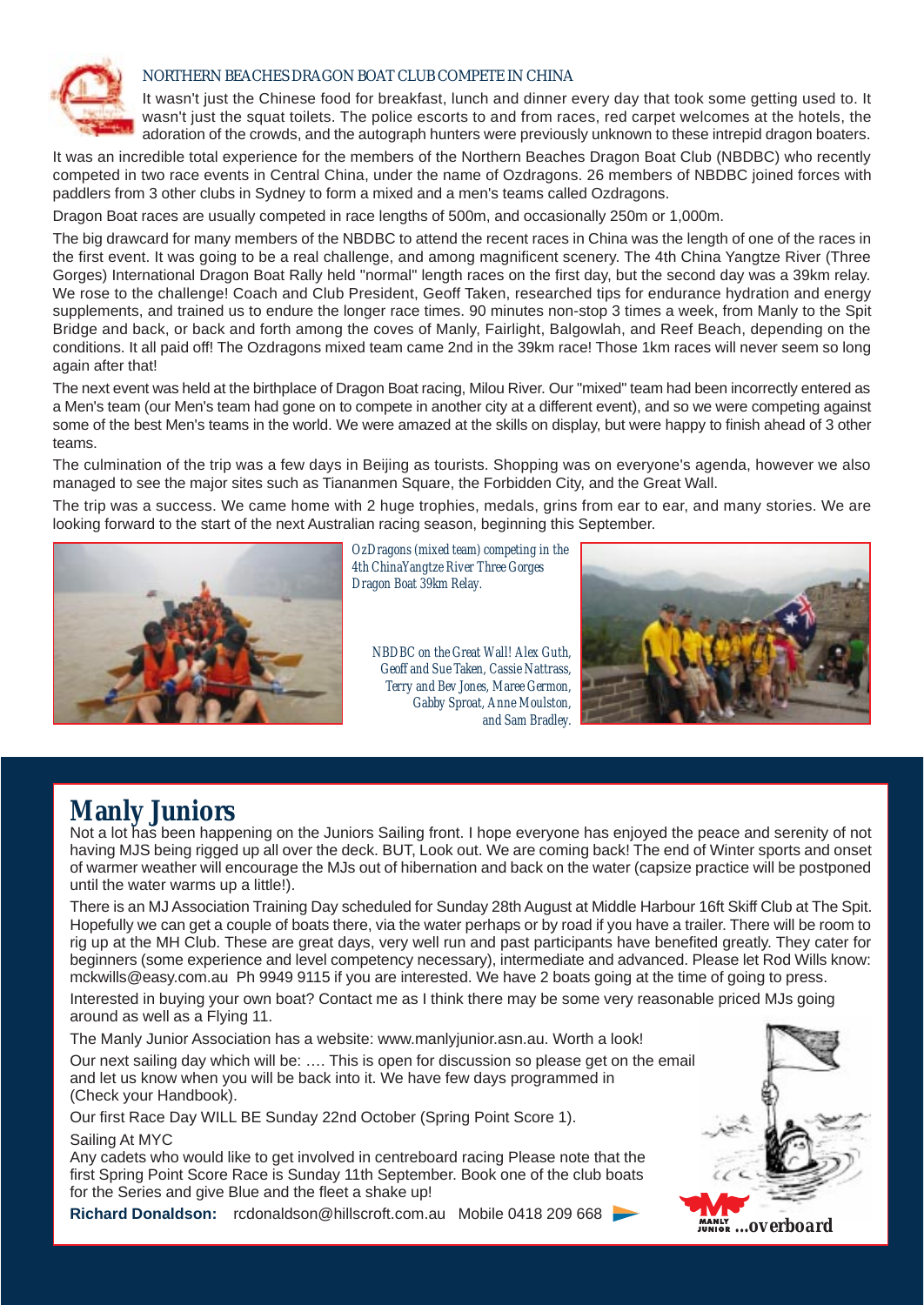#### **Vale Charlie Powell - Sunday 31st July 2005.**

I first met Charlie late in Summer, 1997, when I wandered down to Little Manly to check out what Sailability was about. Leslee Cameron and Elizabeth Atkin were running a Try Sailing Day for people who may be interested in starting a Sailability group in Manly. Charlie was out in 'Robbie R'



and there was a group of sailors with disabilities edging their way down the ramp, waiting for their turn in either of the two boats we had at that time. Charlie was chuffing around on the water, rounding them up and making sure no one strayed out of the Little Manly area.

Next time we sailed, we did so from the beach at East Esplanade, Manly Cove, sailing the boats across from the Yacht Club. I can't remember any time after that, that Charlie was not at any activity of Sailability Manly, up until January 26th, 2005. This included activities that had nothing to do with water. He collected plants, books and second hand clothing for our annual December fundraisers on the Corso, and than disposed of the left overs at LifeLine, helped disabled members with gardening and painting jobs, attended the fundraisers at Warringah Mall and Avalon.

When we started our Wednesday Sailing Days with schools and other groups, he was there every time in the rescue boat, taking the kids one at a time in the rescue boat to give them an extra thrill.

In 1999, 2000, when trials for the Paralympics were happening on the harbour, Charlie was there, being the person responsible for the only rescue I have ever seen, when the trials were being held in 25 knot winds, and one of the 2.4's got swamped. The quadriplegic sailor floated out of it and Charlie was there to pick him up.

He was the rescue boat operator for the Multiple Sclerosis Sailing Days, held annually on the harbour since 1998.

He did things for Sailability that would not have been in any manual of duties for a volunteer, picking up an old discarded trailer and converting it for use with our boats, making it registerable, and registering it in his name for our use. This was the trailer that towed boats to Canberra for the National Championships that used to be held there annually, picked up the new boats from Thornleigh so that we did not have to pay delivery charges, and was used to transport a boat to Warringah Mall and Avalon for display at our stalls.

All did not always go Charlie's way. He is the only person I know that had a lifelong ban from Tuggeranong Lake, near Canberra. This was the result of taking a boat for a joy-sail one evening after the official Sailability Nationals competition ended, and he could not explain away his reasons for that infringement.

He was also responsible for the purchase of Charlie's Chariot, our current Safety Boat from the Manly 16ft Skiff Club, which he kept serviced, antifouled and fuelled until he became too ill early this year.

In the years that the pontoon was being built, Charlie was there every scheduled working day, and most of the in between days, making sure the deck was kept clear, moving planks into position, ready for the next working bee. In the meantime, he kept the concrete ramp clean with his trusty high pressure pump, so that we would not slip on the weed when we took the boats into the water that way. He set up the hoist on the deck, so that we could use it for the keels, well before we started lifting disabled sailors into boats.

He enjoyed the parts of his life when he could see that something needed to be done that he could do, preferably without having to talk, as this was always a huge effort for him. I learnt not to chatter when I was around him, because he was not comfortable with this, but enjoyed the times he let me help him, because I was always able to learn efficient ways of doing things.

I could always depend on Charlie, and now that he is gone, I realise why I came to depend on Charlie to the extent I did, why I have held him in such high esteem for such a long period of time, why I ignored his anger and frustration with his disability, and why I am devastated by his loss. I will always remember him as a good friend, a fabulous volunteer, and an example of what can be achieved in spite of what fate delivers. **Eli Demeny** 

*A Wake for Charlie Powell will be held at Manly 16ft Skiffs on Saturday, 20th August, 2005 from 12.00 midday.*

### *Melody In Tune:*

The club's recent acquisition, a Swanson Dart named Melody, is currently on the slips at Davis Marina where that aquatic artisan par-excellence, Peter MacDonald, is giving her a good clean up and anti-foul. Peter must also be congratulated for giving Robbie-R an extreme makeover recently: a new floor, new topsides, repaired hull. He is truly a huge asset to the club and has provided hours of his own labour free of charge, so please support him and Bruce Davis at Davis Marina when you need boat work done. Also helping get Melody on the water was Hugh Treharne from Manly Boatshed who Boatcoded her gratis. If you need a mooring, call Hugh. Melody should be in the water and

race-ready for the new season.

P.S. If anyone has a spare canvas boat cover to donate that would fit Melody, or any other Cat 7 equipment (anchor, paddles, lifering, mooring lines, spinnaker sheets) they don't require, please call:

**Jim Nixon on 0403 836 221**



### *Double The Fun:*

A few MYC boats decided to compete elsewhere on the Harbour over the winter and have been very successful. Peter Mosely's Sydney 36, Local Hero, took out Middle Harbour Yacht Club's Winter Series by just 5.7 points (MHYC are using a new scoring system), after a tense battle in the final race. ''The Hero'' was going like a rocket in the light stuff all winter. Further south there was a ding-dong battle in the Classic division of the Sydney Amateur Sailing Club's Winter Series, with Pam and Carinya going into the final race in first and second place respectively. Pam had a mortgage on the event and had only to finish seventh or better to take the sixrace series. But the handicapper made that task almost

> impossible and Carinya snuck in to get a third on handicap and claim the overall prize. The final scores were Carinya 20 points, Pam 20.75. There is no truth to the rumour that Prozac want to sponsor Pam next season. Let's hope the SASC invite them both back next year.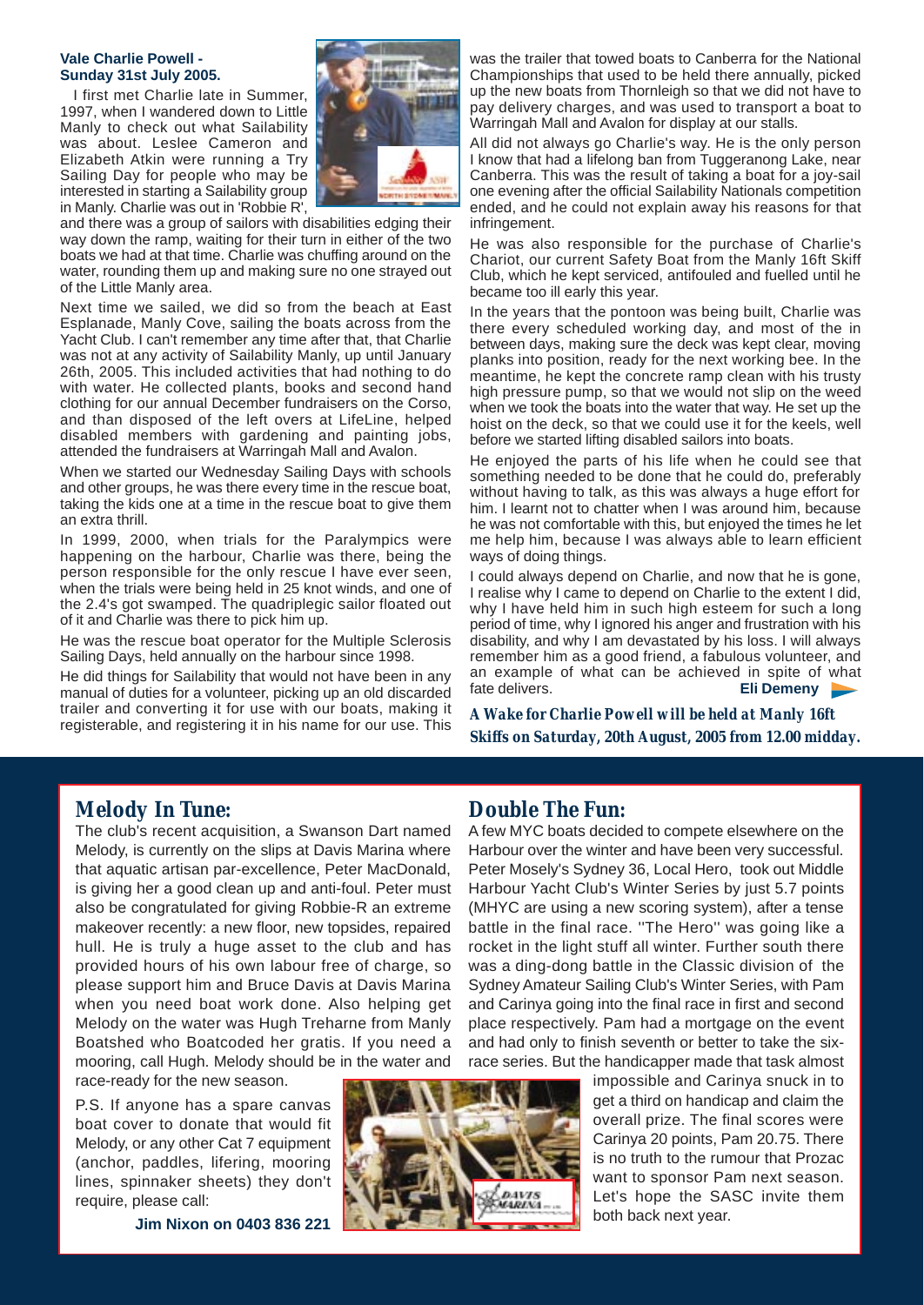|                   | Navman Winter Series Results - Race 2- 19/6/2005 |                                                 |                   |                                  | Navman Winter Series Results - Race 4- 24/7/2005 |                                                |                  |                      |                |                  |                            |                                                 |                   |                   |                                  |                                                |            |                  |                      |                      |
|-------------------|--------------------------------------------------|-------------------------------------------------|-------------------|----------------------------------|--------------------------------------------------|------------------------------------------------|------------------|----------------------|----------------|------------------|----------------------------|-------------------------------------------------|-------------------|-------------------|----------------------------------|------------------------------------------------|------------|------------------|----------------------|----------------------|
| Sail No           | <b>Yacht Name</b>                                | Helm                                            | Yacht Class       | Div                              |                                                  | Start Time Actual Start Finish                 |                  | <b>Elapsed Place</b> |                | Sail No          | Yacht Name Helm            |                                                 | Yacht Class Div   |                   |                                  | <b>Start Time Act/Start</b>                    | Finish     | Adj/finish       | <b>Elapsed Place</b> |                      |
| 903               | Apres Moth                                       | Barry Miflin                                    | Contessa 26       | $\mathbf{1}$                     | 12:11:00                                         | 12:11:20                                       | 14:13:59         | 2:02:39              | -1             | <b>AUS166</b>    | Slangivar                  | Hector & Sorrell Lambie                         | Soling            | -1                | 12:37:00                         | 12:37:02                                       | 14:17:38   | 14:17:38         | 1:40:36              |                      |
| 4384              | First Light                                      | Anna Ewald-Rice                                 | Adams 12          | $\mathbf{1}$                     | 12:47:00                                         | 12:47:25                                       | 14:14:51         | 1:27:26              | 2              | 1236             | Local Hero                 | Peter Moesly                                    | Sydney 36         | $\overline{1}$    | 12:55:00                         | 12:55:23                                       | 14:18:40   | 14:18:40         | 1:23:17              | 2                    |
| <b>MYC820</b>     | Good Intent                                      | Peter Bennell                                   | Clansman 30       | $\mathbf{1}$                     | 12:17:00                                         | 12:17:36                                       | 14:16:38         | 1:59:02              | 3              | KA16             | Pam                        | Peter McDonald                                  | 5.5               | 1                 | 12:42:00                         | 12:42:01                                       | 14:20:38   | 14:20:38         | 1:38:37              | 3                    |
| 1152              | Bokarra                                          | Colin Cameron                                   | Santana 22        | $\mathbf{1}$                     | 12:22:00                                         | 12:22:12                                       | 14:17:59         | 1:55:47              | $\overline{4}$ | M366             | <b>Windy Point</b>         | Kathy Brown                                     | Adams 8           | $\overline{1}$    | 12:35:00                         | 12:35:27                                       | 14:21:16   | 14:21:16         | 1:45:49              | 4                    |
| M366              | Windy Point                                      | Kathy Brown                                     | Adams 8           | $\mathbf{1}$                     | 12:39:00                                         | 12:39:04                                       | 14:18:27         | 1:39:23              | 5              | 951              | Eclipse                    | <b>Ben Howell</b>                               | Endeavour 24 1    |                   | 12:00:00                         | 12:00:19                                       | 14:22:20   | 14:22:20         | 2:22:01              | 5                    |
| MYC32             | Pacific Breeze                                   | <b>Bruce Hitchman</b>                           | Farr 11.6         | $\mathbf{1}$                     | 12:51:00                                         | 12:51:26                                       | 14:20:36         | 1:29:10              | 6              | AUS32            | Avanti                     | Chris Shead                                     | Soling            | 1                 | 12:31:00                         | 12:32:30                                       | 14:23:16   | 14:23:16         | 1:50:46              | 6                    |
| WP69              | Shear Magic                                      | <b>Robert Steffens</b>                          | Adams 10          | 1                                | 12:44:00                                         | 12:44:22                                       | 14:21:01         | 1:36:39              | 7              | MYC10            | Pensive                    | Bruce & Pam Davis                               | NSX38             | -1                | 12:52:00                         | 12:52:08                                       | 14:23:17   | 14:23:17         | 1:31:09              | 7                    |
| MH <sub>22</sub>  | Cape Fear                                        | Kevin Boxhall                                   | Cape 35           | 1                                | 12:55:00                                         | 12:55:00                                       | 14:21:27         | 1:26:27              | 8              | 903              | Apres Moth                 | <b>Barry Miflin</b>                             | Contessa 26       | $\overline{1}$    | 12:20:00                         | 12:20:38                                       | 14:23:18   | 14:23:18         | 2:02:40              | 8                    |
| 6776              | Dances with Waves                                | Jim Thomas                                      | <b>First 40.7</b> | 1                                | 12:58:00                                         | 12:58:00                                       | 14:23:42         | 1:25:42              | 9              | MYC820           | Good Intent                | Peter Bennell                                   | Clansman 30       | $\overline{1}$    | 12:25:00                         | 12:26:18                                       | 14:23:51   | 14:23:51         | 1:57:33              | 9                    |
| 3683              | Ratty                                            | Deanna Smyth                                    | Northshore 27     | $\overline{1}$                   | 12:22:00                                         | 12:22:20                                       | 14:26:14         | 2:03:54              | 10             | MH22             | Cape Fear                  | Kevin Boxhall                                   | Cape 35           | $\mathbf{1}$      | 12:54:00                         | 12:54:10                                       | 14:24:34   | 14:24:34         | 1:30:24              | 10                   |
| 2090              | Morna                                            | Greg & Leanne Zyner                             | Cavalier 35       | $\mathbf{1}$                     | 12:41:00                                         | 12:41:17                                       | 14:26:18         | 1:45:01              | 11             | 4384             | First Light                | Anna Ewald-Rice                                 | Adams 12          | $\overline{1}$    | 12:51:00                         | 12:51:30                                       | 14:26:26   | 14:26:26         | 1:34:56              | 11                   |
| MYC <sub>2</sub>  | <b>Cuckoos Nest</b>                              | Nigel Holman                                    | Bavaria 42        | 1                                | 13:00:00                                         | 13:00:40                                       | 14:28:41         | 1:28:01              | 12             | 8686             | Crow Bar                   | <b>Bruce Thomas</b>                             | Masram 940        | $\overline{1}$    | 12:38:00                         | 12:38:16                                       | 14:26:33   | 14:26:33         | 1:48:17              | 12                   |
| 8686              | Crow Bar                                         | <b>Bruce Thomas</b>                             | Masram 940        | 1                                | 12:40:00                                         | 12:41:50                                       | 14:33:46         | 1:51:56              | 13             | MYC6             | Aida                       | Dennis Higgs                                    | <b>S80</b>        | 1                 | 12:29:00                         | 12:29:14                                       | 14:26:44   | 14:26:44         | 1:57:30              | 13                   |
| MYC6              | Aida                                             | Dennis Higgs                                    | S80               | 1                                | 12:34:00                                         | 12:34:01                                       | 14:40:21         | 2:06:20              | 14             | MYC <sub>2</sub> | Cuckoos Nest Nigel Holman  |                                                 | Bavaria 42        | $\overline{1}$    | 12:59:00                         | 12:58:24                                       | 14:22:03   | 14:27:03         | 1:23:39              | 14                   |
| <b>MYC259</b>     | Yevanna                                          | <b>Tomas Kliman</b>                             | Cavalier 26       | 1                                | 11:49:00                                         | 11:49:27                                       | DNF              |                      | <b>DNF</b>     | MYC32            |                            | Pacific Breeze Bruce Hitchman                   | Farr 11.6         | $\overline{1}$    | 12:51:00                         | 12:51:24                                       | 14:27:55   | 14:27:55         | 1:36:31              | 15                   |
| 951               | Eclipse                                          | Ben Howell                                      | Endeavour 24      | 1                                | 12:00:00                                         | 12:00:32                                       | <b>DNF</b>       |                      | <b>DNF</b>     | 6776             | DanceswithWaves Jim Thomas |                                                 | <b>First 40.7</b> | $\overline{1}$    | 12:56:00                         | 12:56:12                                       | 14:29:11   | 14:29:11         | 1:32:59              | 16                   |
| AUS32             | Avanti                                           | Chris Shead                                     | Soling            | $\mathbf{1}$                     | 12:32:00                                         | DNC                                            |                  |                      |                | MYC259           | Yevanna                    | <b>Tomas Kliman</b>                             | Cavalier 26       | $\overline{1}$    | 12:17:00                         | 12:17:18                                       | 14:50:30   | 14:50:30         | 2:33:12              | 17                   |
| AUS166            | Slangivar                                        | Hector & Sorrell Lambie                         | Soling            | 1                                | 12:41:00                                         | DNC                                            |                  |                      |                | 3683             | Ratty                      | Deanna Smyth                                    | Northshore 27 1   |                   | 12:17:00                         | 12:17:28                                       | DNF        | DNF              |                      |                      |
| KA16              | Pam                                              | Peter McDonald                                  | 5.5               | 1                                | 12:42:00                                         | DNC                                            |                  |                      |                | 1152             | Bokarra                    | Colin Cameron                                   | Santana 22        | $\overline{1}$    | 12:17:00                         | DNC                                            | DNC        | <b>DNC</b>       |                      |                      |
| MYC10             | Pensive                                          | Bruce & Pam Davis                               | NSX38             | 1                                | 12:52:00                                         | DNC                                            |                  |                      |                | 2090             | Morna                      | Greg & Leanne Zyner                             | Cavalier 35       | $\overline{1}$    | 12:35:00                         | <b>DNC</b>                                     | <b>DNC</b> | <b>DNC</b>       |                      |                      |
|                   |                                                  |                                                 |                   |                                  |                                                  |                                                |                  |                      |                | WP69             | Shear Magic                | <b>Robert Steffens</b>                          | Adams 10          | $\overline{1}$    | 12:44:00                         | DNC                                            | DNC        | <b>DNC</b>       |                      |                      |
| 5216              | Starship                                         | Peter Richter                                   | Hudson 32         | 2                                | 12:46:00                                         | 12:47:26                                       | 14:05:14 1:17:48 |                      | -1             |                  |                            |                                                 |                   |                   |                                  |                                                |            |                  |                      |                      |
| MYC1              | <b>Aussie Rules</b>                              | Gene Scott                                      | Cavalier 975      | $\overline{2}$                   | 12:39:00                                         | 12:39:05                                       | 14:06:04         | 1:26:59              | $\overline{2}$ | 929              | Soujourn                   | Harold Hooper                                   | Catalina 34       | 2                 | 12:20:00                         | 12:20:16                                       | 14:11:38   | 14:11:38         | 1:51:22              |                      |
| A73               | Top Odds                                         | Karen Petersen                                  | Northshore 27     | $\overline{2}$                   | 12:31:00                                         | 12:31:40                                       | 14:07:53         | 1:36:13              | 3              | MYC202           | Isaea II                   | Matt Collis                                     | Bluebird 22       | 2                 | 12:18:00                         | 12:19:02                                       | 14:13:50   | 14:13:50         | 1:54:48              | $\overline{2}$       |
| MYC24             | J Curve                                          | Jack Morrison                                   | J24               | 2                                | 12:38:00                                         | 12:39:43                                       | 14:09:01         | 1:29:18              | $\overline{4}$ | MYC24            | J Curve                    | Jack Morrison                                   | J24               | $\overline{2}$    | 12:38:00                         | 12:38:12                                       | 14:14:25   | 14:14:25         | 1:36:13              | 3                    |
| 929               | Soujourn                                         | Harold Hooper                                   | Catalina 34       | $\mathfrak{D}$                   | 12:30:00                                         | 12:30:40                                       | 14:10:27         | 1:39:47              | 5              | MYC272           | Laura                      | Adrian Solti                                    | Triton 721        | 2                 | 12:04:00                         | 12:03:33                                       | 14:09:49   | 14:14:49         | 2:06:16              | 4                    |
| MYC20             | Manyana                                          | David Fairclough                                | Cole 26           | $\overline{2}$                   | 12:28:00                                         | 12:28:30                                       | 14:10:53         | 1:42:23              | 6              | MYC375           | Out There                  | Greg & Gabrielle James                          | Cavalier 375      | 2                 | 12:57:00                         | 12:57:07                                       | 14:14:52   | 14:14:52         | 1:17:45              | 5                    |
| MYC375            | Out There                                        | Greg & Gabrielle James                          | Cavalier 375      | $\overline{2}$                   | 12:59:00                                         | 12:59:04                                       | 14:11:16         | 1:12:12              | 7              | MYC3             | Madama Butterf             | / Michael Troy                                  | S80               | $\overline{2}$    | 12:39:00                         | 12:38:46                                       | 14:10:33   | 14:15:33         | 1:31:47              | 6                    |
| MYC33             | Lautrec                                          | Helen Ebeling                                   | Passage 33        | $\overline{2}$                   | 12:39:00                                         | 12:40:10                                       | 14:12:30         | 1:32:20              | 8              | 1060             | <b>Ten Sixty</b>           | <b>Phil Vidler</b>                              | Radford 10.6      | $\overline{2}$    | 12:55:00                         | 12:55:12                                       | 14:17:12   | 14:17:12         | 1:22:00              | 7                    |
| <b>MYC202</b>     | Isaea II                                         | Matt Collis                                     | Bluebird 22       | $\overline{2}$                   | 12:13:00                                         | 12:17:35                                       | 14:13:58         | 1:56:23              | 9              | 127              | Carinya IV                 | Jim Nixon                                       | Carmen Class      | 2                 | 12:45:00                         | 12:45:03                                       | 14:19:43   | 14:19:43         | 1:34:40              | 8                    |
| 1060              | <b>Ten Sixty</b>                                 | Phil Vidler                                     | Radford 10.6      | $\overline{2}$                   | 12:57:00                                         | 12:57:08                                       | 14:15:02         | 1:17:54              | 10             | A73              | Top Odds                   | Karen Petersen                                  | Northshore 27 2   |                   | 12:37:00                         | 12:37:10                                       | 14:19:58   | 14:19:58         | 1:42:48              | 9                    |
| 518               | Ayesha                                           | Stephen Jones                                   | Griffin           | 2                                | 12:32:00                                         | 12:32:20                                       | 14:15:13         | 1:47:10              | 11             | MYC1             | Aussie Rules               | Gene Scott                                      | Cavalier 975      | 2                 | 12:45:00                         | 12:45:50                                       | 14:20:20   | 14:20:20         | 1:34:30              | 10                   |
| 6747              | Hap Hazard                                       | Ann Webber                                      | Moody 31          | 2                                | 12:33:00                                         | 12:33:00                                       | 14:19:30         | 1:46:30              | 12             | MYC33            | Lautrec                    | Helen Ebeling                                   | Passage 33        | 2                 | 12:37:00                         | 12:39:01                                       | 14:20:27   | 14:20:27         | 1:41:26              | 11                   |
| MYC272            | Laura                                            | Adrian Solti                                    | Triton 721        | 2                                | 12:13:00                                         | DNC                                            |                  |                      |                | <b>AUS113</b>    | <b>Flying Carpet</b>       | Nick Chatham                                    | J24               | 2                 | 12:34:00                         | 12:34:17                                       | 14:21:07   | 14:21:07         | 1:46:50              | 12                   |
| 983               | Pacifica                                         | Rob Carah                                       | Catalina 30       | $\mathfrak{I}$                   | 12:30:00                                         | DNC                                            |                  |                      |                | MYC20            | Manyana                    | David Fairclough                                | Cole 26           | $\overline{2}$    | 12:34:00                         | 12:34:23                                       | 14:21:48   | 14:21:48         | 1:47:25              | 13                   |
| AUS113            | <b>Flying Carpet</b>                             | Nick Chatham                                    | J24               | $\mathfrak{I}$                   | 12:34:00                                         | DNC                                            |                  |                      |                | 6747             | Hap Hazard                 | Ann Webber                                      | Moody 31          | $\overline{2}$    | 12:31:00                         | 12:31:06                                       | 14:23:34   | 14:23:34         | 1:52:28              | 14                   |
| MYC3              | Madama Butterfly Michael Troy                    |                                                 | S80               | $\overline{2}$                   | 12:39:00                                         | <b>DNC</b>                                     |                  |                      |                | 518              | Ayesha                     | Stephen Jones                                   | Griffin           | $\overline{2}$    | 12:31:00                         | 12:31:54                                       | 14:23:50   | 14:23:50         | 1:51:56              | 15                   |
| 127               | Carinya IV                                       | Jim Nixon                                       | Carmen Class      | 2                                | 12:48:00                                         | <b>DNC</b>                                     |                  |                      |                | 983              | Pacifica                   | Rob Carah                                       | Catalina 30       | 2                 | 12:25:00                         | <b>DNC</b>                                     | <b>DNC</b> | <b>DNC</b>       |                      |                      |
|                   |                                                  |                                                 |                   |                                  |                                                  |                                                |                  |                      |                | 5216             | Starship                   | Peter Richter                                   | Hudson 32         | 2                 | 12:51:00                         | DNC                                            | DNC        | <b>DNC</b>       |                      |                      |
|                   |                                                  |                                                 |                   |                                  |                                                  |                                                |                  |                      |                |                  |                            |                                                 |                   |                   |                                  |                                                |            |                  |                      |                      |
|                   |                                                  |                                                 |                   |                                  |                                                  |                                                |                  |                      |                |                  |                            |                                                 |                   |                   |                                  |                                                |            |                  |                      |                      |
|                   |                                                  | Navman Winter Series Results - Race 3- 3/7/2005 |                   |                                  |                                                  |                                                |                  |                      |                |                  |                            | Navman Winter Series Results - Race 5- 7/8/2005 |                   |                   |                                  |                                                |            |                  |                      |                      |
| Sail No           | Yacht Name                                       | Helm                                            |                   |                                  |                                                  | Yacht Class Div Start Time Actual Start Finish |                  | <b>Elapsed Place</b> |                | Sail No          | Yacht Name                 | Helm                                            |                   |                   |                                  | Yacht Class Div Start Time Actual Start Finish |            |                  |                      | <b>Elapsed Place</b> |
| <b>MYC259</b>     | Yevanna                                          | Tomas Kliman                                    | Cavalier 26       | $\mathbf{1}$                     | 11:49:00                                         | 11:49:09                                       | 14:05:10         | 2:16:01              | -1             | MH <sub>22</sub> | Cape Fear                  | Kevin Boxhall                                   |                   | Cape 35           | 1                                | 12:54:00                                       | 12:54:06   | 14:33:28         | 1:39:22              |                      |
| <b>MYC820</b>     | Good Intent                                      | Peter Bennell                                   | Clansman 30       | 1                                | 12:19:00                                         | 12:19:16                                       | 14:23:22         | 2:04:06              | 2              | 903              | Apres Moth                 | <b>Barry Miflin</b>                             |                   | Contessa 26       | 1                                | 12:20:00                                       | 12:21:05   | 14:37:36         | 2:16:31              | $\overline{2}$       |
| WP69              | Shear Magic                                      | Robert Steffens                                 | Adams 10          | 1                                | 12:44:00                                         | 12:44:06                                       | 14:24:35         | 1:40:29              | 3              | 6776             | Dances with Waves          | Jim Thomas                                      |                   | <b>First 40.7</b> | 1                                | 12:55:00                                       | 12:55:03   | 14:40:02         | 1:44:59              | 3                    |
| MH <sub>22</sub>  | Cape Fear                                        | Kevin Boxhall                                   | Cape 35           | 1                                | 12:54:00                                         | 12:54:14                                       | 14:25:21         | 1:31:07              | $\overline{4}$ | M366             | <b>Windy Point</b>         | Kathy Brown                                     |                   | Adams 8           | 1                                | 12:35:00                                       | 12:35:07   | 14:41:27         | 2:06:20              | 4                    |
| 903               | Apres Moth                                       | Barry Miflin                                    | Contessa 26       | $\mathbf{1}$                     | 12:17:00                                         | 12:17:00                                       | 14:26:24         | 2:09:24              | 5              | 8686             | Crow Bar                   | <b>Bruce Thomas</b>                             |                   | Masram 940        | $\overline{1}$                   | 12:37:00                                       | 12:37:12   | 14:41:36         | 2:04:24              | 5                    |
| MYC32             | Pacific Breeze                                   | <b>Bruce Hitchman</b>                           | Farr 11.6         | -1                               | 12:51:00                                         | 12:51:01                                       | 14:27:03         | 1:36:02              | 6              | <b>AUS166</b>    | Slangivar                  | Hector & Sorrell Lambie                         |                   | Soling            | 1                                | 12:43:00                                       | 12:43:02   | 14:42:11         | 1:59:09              | 6                    |
| MYC10             | Pensive                                          | Bruce & Pam Davis                               | NSX38             | 1                                | 12:52:00                                         | 12:52:06                                       | 14:28:33         | 1:36:27              | $\overline{7}$ | KA16             | Pam                        | Peter McDonald                                  | 5.5               |                   | 1                                | 12:44:00                                       | 12:44:15   | 14:43:14         | 1:58:59              | $\overline{1}$       |
| MYC <sub>2</sub>  | Cuckoos Nest                                     | Nigel Holman                                    | Bavaria 42        | $\mathbf{1}$                     | 12:59:00                                         | 12:59:12                                       | 14:28:34         | 1:29:22              | 8              | 4384             | First Light                | Anna Ewald-Rice                                 |                   | Adams 12          | 1                                | 12:50:00                                       | 12:51:12   | 14:49:07         | 1:57:55              | 8                    |
| 8686              | Crow Bar                                         | <b>Bruce Thomas</b>                             | Masram 940        | $\mathbf{1}$                     | 12:39:00                                         | 12:39:20                                       | 14:29:23         | 1:50:03              | 9              | MYC6             | Aida                       | Dennis Higgs                                    | S80               |                   | 1                                | 12:28:00                                       | 12:28:35   | 14:49:09         | 2:20:34              | 9                    |
| 6776              | Dances with Waves                                | Jim Thomas                                      | <b>First 40.7</b> | 1                                | 12:57:00                                         | 12:57:23                                       | 14:30:00         | 1:32:37              | 10             | 2090             | Morna                      | Greg & Leanne Zyner                             |                   | Cavalier 35       | 1                                | 12:35:00                                       | 12:35:21   | 14:50:09         | 2:14:48              | 10                   |
| AUS32             | Avanti                                           | Chris Shead                                     | Soling            | 1                                | 12:32:00                                         | 12:39:18                                       | 14:30:13         | 1:50:55              | 11             | MYC820           | Good Intent                | Peter Bennell                                   |                   | Clansman 30       | $\overline{1}$                   | 12:25:00                                       | 12:25:22   | 14:50:11         | 2:24:49              | 11                   |
| M366              | Windy Point                                      | Kathy Brown                                     | Adams 8           | 1                                | 12:39:00                                         | 12:40:00                                       | 14:30:54         | 1:50:54              | 12             | MYC32            | Pacific Breeze             | <b>Bruce Hitchman</b>                           |                   | Farr 11.6         | -1                               | 12:50:00                                       | 12:50:43   | 14:53:35         | 2:02:52              | 12                   |
| MYC6              | Aida                                             | Dennis Higgs                                    | S80               | 1                                | 12:33:00                                         | 12:33:13                                       | 14:34:36         | 2:01:23              | 13             | AUS32            | Avanti                     | Chris Shead                                     |                   | Soling            | 1                                | 12:31:00                                       | 12:31:19   | 14:53:40         | 2:22:21              | 13                   |
| 2090              | Morna                                            | Greg & Leanne Zyner                             | Cavalier 35       | $\mathbf{1}$                     | 12:40:00                                         | 12:40:02                                       | 14:35:44         | 1:55:42              | 14             | MYC10            | Pensive                    | Bruce & Pam Davis                               |                   | NSX38             | 1                                | 12:52:00                                       | 12:52:09   | 15:11:32         | 2:19:23              | 14                   |
| 1152              | Bokarra                                          | Colin Cameron                                   | Santana 22        | 1                                | 12:22:00                                         | 12:23:21                                       | 14:36:41         | 2:13:20              | 15             | MYC <sub>2</sub> | <b>Cuckoos Nest</b>        | Nigel Holman                                    |                   | Bavaria 42        | 1                                | 12:58:00                                       | 12:58:13   | 15:23:03         | 2:24:50              | 15                   |
| AUS166            | Slangivar                                        | Hector & Sorrell Lambie                         | Soling            | $\mathbf{1}$                     | 12:41:00                                         | 12:41:10                                       | 14:38:10         | 1:57:00              | 16             | 951              | Eclipse                    | Ben Howell                                      |                   | Endeavour 24      | $\overline{1}$                   | 12:00:00                                       | 12:01:59   | 15:41:57         | 3:39:58              | 16                   |
| 3683              | Ratty                                            | Deanna Smyth                                    | Northshore 27     | 1                                | 12:21:00                                         | 12:21:21                                       | 14:38:14         | 2:16:53              | 17             | MYC259           | Yevanna                    | Tomas Kliman                                    |                   | Cavalier 26       | 1                                | 12:16:00                                       | DNC        | DNC              |                      |                      |
| 951               | Eclipse                                          | <b>Ben Howell</b>                               | Endeavour 24      | $\overline{1}$                   | 12:00:00                                         | DNC                                            |                  |                      |                | 1152             | Bokarra                    | Colin Cameron                                   |                   | Santana 22        | 1                                | 12:17:00                                       | DNC        | <b>DNC</b>       |                      |                      |
| 4384              | <b>First Light</b>                               | Anna Ewald-Rice                                 | Adams 12          | $\mathbf{1}$                     | 12:51:00                                         | <b>DNC</b>                                     |                  |                      |                | WP <sub>69</sub> | Shear Magic                | <b>Robert Steffens</b>                          |                   | Adams 10          |                                  | 1 12:44:00                                     | DNC        | <b>DNC</b>       |                      |                      |
| KA16              | Pam                                              | Peter McDonald                                  | 5.5               | 1.                               | 12:42:00                                         | DNC                                            |                  |                      |                | 1236             | Local Hero                 | Peter Moesly                                    |                   | Sydney 36         | 1                                | 12:59:00                                       | DNC        | DNC              |                      |                      |
|                   |                                                  |                                                 |                   |                                  |                                                  |                                                |                  |                      |                | 3683             | Ratty                      | Ian Dennewald                                   |                   | Northshore 27     | 1                                | 12:17:00                                       | 12:17:02   | DNF              |                      |                      |
| MYC <sub>20</sub> | Manyana                                          | David Fairclough                                | Cole 26           | $\overline{2}$                   | 12:28:00                                         | 12:28:00                                       | 14:04:48 1:36:48 |                      | $\overline{1}$ |                  |                            |                                                 |                   |                   |                                  |                                                |            |                  |                      |                      |
| MYC202            | Isaea II                                         | Matt Collis                                     | Bluebird 22       | $\overline{2}$                   | 12:12:00                                         | 12:16:08                                       | 14:06:49 1:50:41 |                      | $\overline{2}$ | 983              | Pacifica                   | Rob Carah                                       |                   | Catalina 30       | $\overline{2}$                   | 12:25:00                                       | 12:25:20   | 14:05:50         | 1:40:30              | -1                   |
| A73               | Top Odds                                         | Karen Petersen                                  | Northshore 27     | $\overline{2}$                   | 12:33:00                                         | 12:33:20                                       | 14:09:10 1:35:50 |                      | $\mathbf{3}$   | MYC272           | Laura                      | Adrian Solti                                    |                   | Triton 721        | $\overline{2}$                   | 12:04:00                                       | 12:05:24   |                  | 14:24:41 2:19:17     | $\overline{2}$       |
| MYC1              | Aussie Rules                                     | Gene Scott                                      | Cavalier 975      | $\overline{2}$                   | 12:43:00                                         | 12:43:19                                       | 14:10:03 1:26:44 |                      | $\overline{4}$ | 929              | Soujourn                   | Harold Hooper                                   |                   | Catalina 34       | $\overline{2}$                   | 12:26:00                                       | 12:26:22   |                  | 14:34:56 2:08:34     | 3                    |
| 518               | Ayesha                                           | Stephen Jones                                   | Griffin           | $\overline{2}$                   | 12:31:00                                         | 12:31:02                                       | 14:10:12 1:39:10 |                      | 5              | MYC33            | Lautrec                    | Helen Ebeling                                   |                   | Passage 33        | $\overline{2}$                   | 12:36:00                                       | 12:36:24   |                  | 14:36:59 2:00:35     | 4                    |
| AUS113            | <b>Flying Carpet</b>                             | Nick Chatham                                    | J24               | $\overline{2}$                   | 12:34:00                                         | 12:34:01                                       | 14:10:14 1:36:13 |                      | 6              | MYC1             | Aussie Rules               | Gene Scott                                      |                   | Cavalier 975      | $\overline{2}$                   | 12:44:00                                       | 12:44:12   |                  | 14:42:44 1:58:32     | 5                    |
| 6747              | Hap Hazard                                       | Ann Webber                                      | Moody 31          | $\overline{2}$                   | 12:32:00                                         | 12:32:55                                       | 14:11:24 1:38:29 |                      | $\overline{1}$ | MYC24            | J Curve                    | Jack Morrison                                   |                   | J24               | $\overline{2}$                   | 12:40:00                                       | 12:41:01   | 14:43:52 2:02:51 |                      | 6                    |
| 127               | Carinya IV                                       | Jim Nixon                                       | Carmen Class      | $\overline{2}$                   | 12:48:00                                         | 12:48:10                                       | 14:12:44         | 1:24:34              | 8              | 1060             | <b>Ten Sixty</b>           | Phil Vidler                                     |                   | Radford 10.6      | $\overline{2}$                   | 12:55:00                                       | 12:55:09   | 14:45:44         | 1:50:35              | $\overline{1}$       |
| 1060              | <b>Ten Sixty</b>                                 | Phil Vidler                                     | Radford 10.6      | $\overline{2}$                   | 12:56:00                                         | 12:56:15                                       | 14:14:00 1:17:45 |                      | $\overline{9}$ | MYC20            | Manyana                    | David Fairclough                                |                   | Cole 26           | $\overline{2}$                   | 12:33:00                                       | 12:33:15   |                  | 14:47:03 2:13:48     | $\, 8$               |
| MYC375            | Out There                                        | Greg & Gabrielle James                          | Cavalier 375      | $\overline{c}$                   | 12:58:00                                         | 12:58:06                                       | 14:14:05 1:15:59 |                      | 10             | 6747             | Hap Hazard                 | Ann Webber                                      |                   | Moody 31          | 2                                | 12:30:00                                       | 12:30:00   |                  | 14:49:45 2:19:45     | 9                    |
| 5216              | Starship                                         | Peter Richter                                   | Hudson 32         | $\overline{2}$                   | 12:52:00                                         | 12:52:40                                       | 14:23:17 1:30:37 |                      | 11             | A73              | Top Odds                   | Karen Petersen                                  |                   | Northshore 27     | $\overline{2}$                   | 12:36:00                                       | 12:36:20   |                  | 14:56:34 2:20:14     | $10$                 |
| MYC272            | Laura                                            | Adrian Solti                                    | Triton 721        | $\overline{2}$                   | 12:13:00                                         | 12:14:25                                       | 14:24:02 2:09:37 |                      | 12             | MYC202           | Isaea II                   | Matt Collis                                     |                   | Bluebird 22       | $\overline{2}$                   | 12:22:00                                       | 12:32:40   |                  | 15:03:51 2:31:11     | 11                   |
| 929               | Soujourn                                         | Harold Hooper                                   | Catalina 34       | $\overline{2}$                   | 12:30:00                                         | 12:32:32                                       | 14:26:03 1:53:31 |                      | 13             | 518              | Ayesha                     | Stephen Jones                                   |                   | Griffin           | $\overline{2}$                   | 12:30:00                                       | 12:30:02   |                  | 15:10:14 2:40:12     | 12                   |
| 983               | Pacifica                                         | Rob Carah                                       | Catalina 30       | $\overline{2}$                   | 12:30:00                                         | DNC                                            |                  |                      |                | MYC375           | Out There                  | Greg & Gabrielle James                          |                   | Cavalier 375      | $\overline{2}$                   | 12:57:00                                       | 12:57:17   |                  | 15:22:25 2:25:08     | 13                   |
| MYC24             | J Curve                                          | Jack Morrison                                   | J24               | $\overline{2}$                   | 12:38:00                                         | DNC                                            |                  |                      |                | 5216             | Starship                   | Peter Richter                                   |                   | Hudson 32         | $\overline{2}$                   | 12:51:00                                       | 12:51:14   | DNF              |                      |                      |
| MYC3<br>MYC33     | Madama Butterfly Michael Troy<br>Lautrec         | Helen Ebeling                                   | S80<br>Passage 33 | $\overline{2}$<br>$\overline{2}$ | 12:39:00<br>12:38:00                             | DNC<br>DNC                                     |                  |                      |                | AUS113<br>MYC3   | <b>Flying Carpet</b>       | Nick Chatham<br>Madama Butterfly Michael Troy   | J24               | S80               | $\overline{2}$<br>$\overline{2}$ | 12:33:00<br>12:39:00                           | DNC<br>DNC | DNC<br>DNC       |                      |                      |



*Coming & going near Edwards Beach* 





**BIG THANKS TO IAN AND ROBYN FOR A FANTASTIC 2005 NAVMAN WINTER SERIES**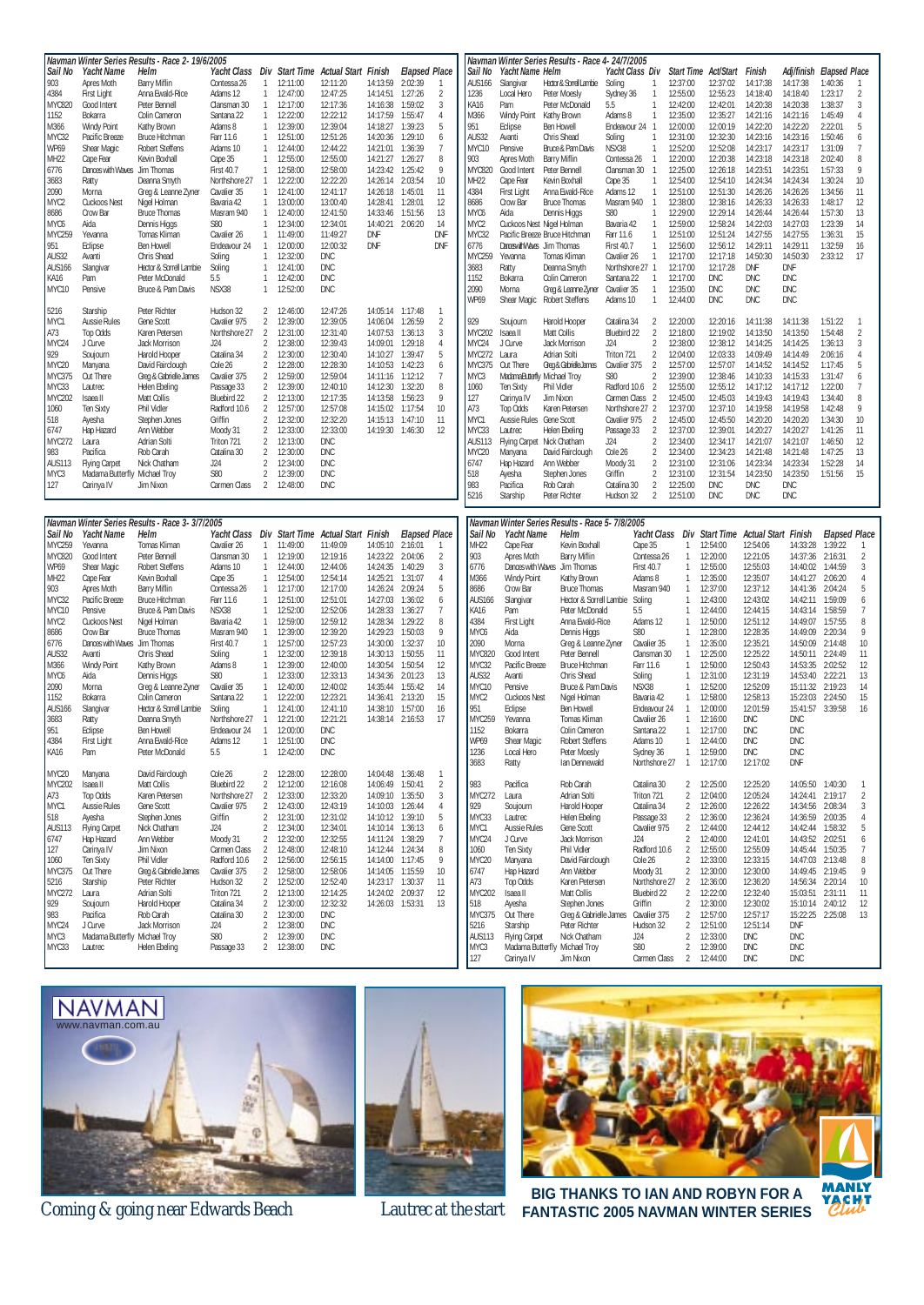

#### **(WHAT I CAN'T REMBER I WILL MAKE UP)**

The Navman Winter Series has been sailed and won (or lost) in 5 of the best winter sailing days you will ever have on Sydney Harbour, sun screen and hats were the order of the day for all races.

**Race 2** was held in a blustery westerly with reports of 25 knots and more coming out of Edwards Beach. The day was probably best summed up the next day when on a visit to Whitworths to replace some broken bits I bumped into 3 other MYC sailors all doing the same thing. Plenty of stress testing for shackles and rigs with a few tears and wraps as well.

First home in the non spinnaker division was Starship sailed by Peter Richter, second was Aussie Rules and Gene Scott, with Top Odds in third.

Heading the fleet home in the spinnaker division was Barry Miffin in Apres Moth, Anna Ewald-Rice in First Light, and Peter Bennell sailing Good Intent in third.

**Race 3** was again sailed in a strong westerly with not as many gear failures as race 2 but still a testing breeze.

Manyana and David Fairclough took line honors in the non spinnaker division, Isea II second and Top Odds again third.

The spinnaker division was won by a flying Yevanna and Thomas Kilman, winning by almost 20 minutes, Good Intent in second, and Shear Magic third.

**Race 4** saw more of the same, a tricky westerly with some big wind shifts to ensure skippers and crew an interesting time. A quick post race survey counted at least 7 spinnaker wraps and resulted in renaming Ratty to Wrappy after having to withdraw suffering from terminal wrap. Results for the non spinnaker division were first Soujourn; Harold Hooper, second Isea II; Matt Collis, and third,

In the spinnaker division Slangivar; Sorrell & Hector Lambie came in first, Local Hero; Peter Moesly second, and Peter McDonald and Pam third.

Well you guessed it, race 5 was a beautiful day with a westerly wind which died out to nothing in the end with Starship and Ratty pulling up stumps after drifting nowhere for a while. The only thing with such a great day is there is nothing to report; no savage round ups or gear failure….. probably just as well in the end.

First in the non spinnakers was Pacifica, second Laura, and third, Soujourn. The spinnaker boats were let home by Cape Fear, Apres Moth, and Dances with Waves.

The post race BBQ and presentation was a huge success with Barry Miffin in Apres Moth taking out the double; first in Division 1 (spinnaker) and also winning the major Navman prize, an instrument bundle in the random draw. The second draw prize, a Navman chart plotter was won by J Curve, and the VHF Radio by Cuckoos Nest.

First place in the division 2 series (non spinnaker) was Aussie Rules and Gene Scott.

There are a lot of people put in a huge effort to run a series like this so my thanks go to all those who volunteer as race officials, starters and finishers, the people manning Robbie R, those helping in the kitchen and behind the bar, the people who help with the paperwork, and those who help tidy up after the event.

My thanks also to our sponsors 'Navman' and 'Stainless R Us' for their continued support.

If anyone has comments positive or not that may help next year please let me know as I am always looking to improve the series where I can. Sorry ……bringing your start time forward 5 minutes will not help next years Winter Series. **Ian Dennewald.**